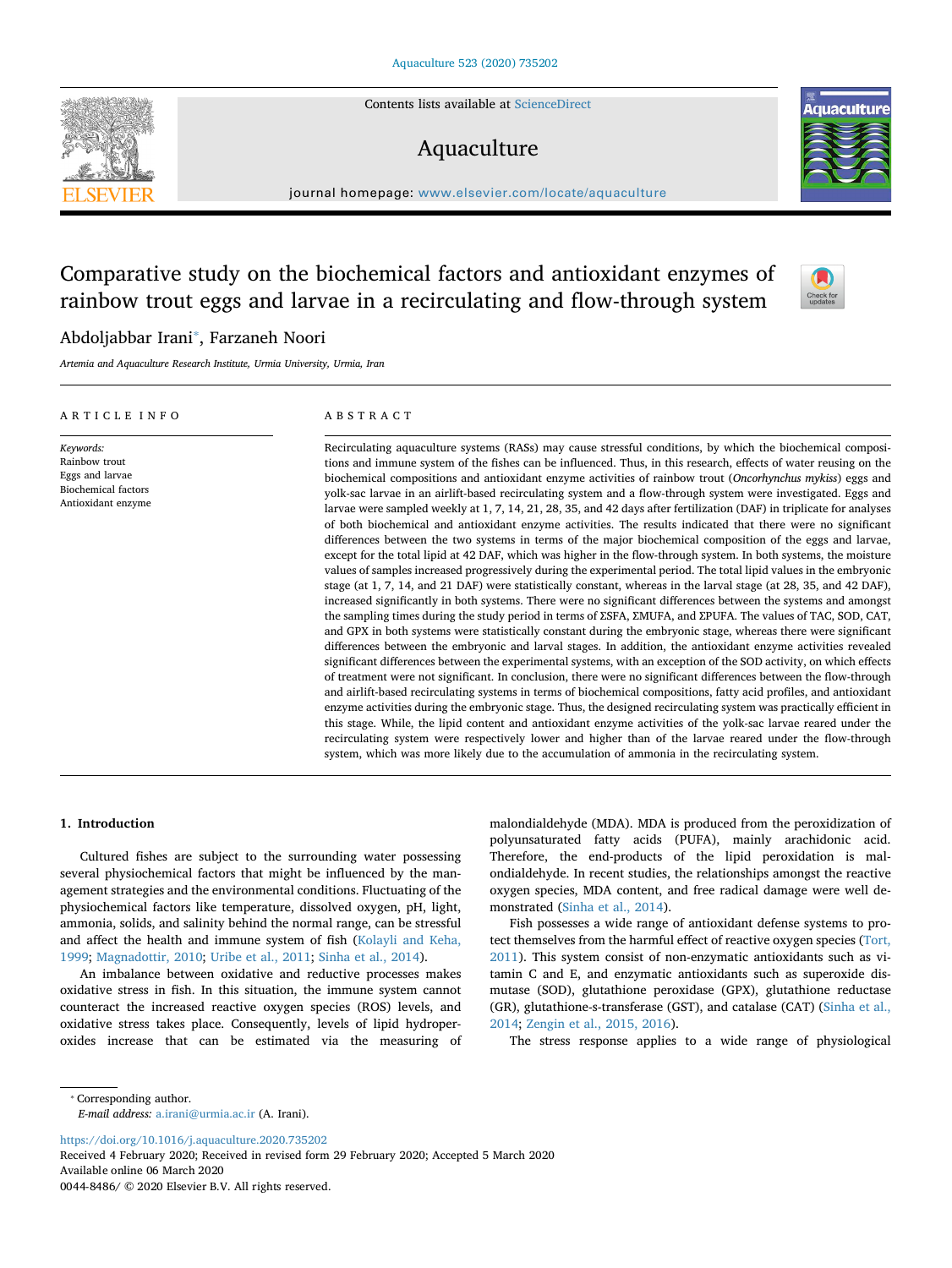mechanisms, including gene and protein changes, metabolism, energetic, immune, endocrine, neural and even behavioral changes that will first try to overcome that situation and then compensate for the imbalances produced by either the stressor or the consequences generated by the first array of responses ([Tort, 2011](#page-6-4)).

Recirculating aquaculture systems offer several advantages such as reduction in water consumption, land requirement, and fuller control on water quality and pathogens ([Irani and Agh, 2019\)](#page-6-6). However, rearing of fish in continuously recycled water might cause stressful conditions such as low or high levels of physicochemical factors and accumulation of the substances that are released by the fish into the water. The body composition and antioxidant enzyme activities of fishes that are subject to these stressful conditions can be affected. Thus, in this study, we constructed an airlift-based recirculating hatchery system and investigated the biochemical factors, fatty acid composition, and antioxidant enzyme activities of Rainbow trout (*Oncorhynchus mykiss*) eggs and larvae compared with a flow-through system.

#### **2. Material and methods**

#### *2.1. Experimental conditions*

This research was conducted in the Artemia & Aquaculture Research Institute of Urmia University, Urmia, Iran. The study was performed at egg incubation and yolk-sac larvae stages of rainbow trout. Two egg incubation systems involved in an airlift-based recirculating system and a flow-through system with four trays were used ([Irani and Agh, 2020](#page-6-7)). Each tray of flow-through and recirculating system received 5000 rainbow trout fertilized eggs, and they were maintained to yolk-sac depletion under the experimental conditions. During the experimental period, in the flow-through and recirculating systems, the temperature ranged from 11.36–13.51 °C and 10.83–12.59 °C, respectively, the pH values ranged from 7.84–8.07 and 8.24–8.59, respectively, and the dissolved oxygen values ranged from 7.77–8.92 mg/l and 6.86–9.10 mg/l, respectively. The values of total ammonia nitrogen (TAN) and nitrite nitrogen ( $NO<sub>2</sub>-N$ ) in the flow-through system, ranged from 0.032–0.074 mg/l and 0.004–0.0091 mg/l, respectively, and in the recirculating system, ranged from 0.189–1.676 mg/l and 0.04–0.289 mg/l, respectively.

#### *2.2. Sampling and measurements*

Ten eggs and larvae were sampled weekly at 1, 7, 14, 21, 28, 35, and 42 DAF for analyses of the biochemical composition and antioxidant activities. The samples were frozen immediately in the liquid nitrogen and stored at −80 until analysis. Fatty acid profiles, MDA levels, and antioxidant enzyme activities involving total antioxidant enzyme capacity, superoxide dismutase, glutathione peroxidase, and catalase were analyzed.

The analyses of biochemical parameters, including moisture, ash, crude protein, and total lipid of eggs and larvae, were carried out based on standard methods of AOAC ([AOAC, 1995](#page-6-8)). Body moisture was calculated via drying the samples for 16 h at 105 °C in the oven (AMB50; ADAM, Milton Keynes, UK). Ash content was measured by incineration in a muffle furnace at 600 °C for 6 h. Crude protein was determined by the Kjeldahl procedure ( $N \times 6.25$ ) using an automatic Kjeldahl system (Gerhardt, VAR 300; Germany), and total lipid by ether extraction method using a Soxhlet (Barnstead/Electrothermal, UK).

For analysis of fatty acid compositions, total lipids from the samples of eggs and larvae were extracted by homogenization in chloroform/ methanol (2:1,  $v/v$ ). Then, methyl esters were prepared by transmethylation using methanolic KOH and n-heptane. The fatty acid compositions were determined using an auto sampler gas chromatography (GC, Agilent technologies 7890 A, USA), equipped with a flame ionization detector (FID) and a cyanopropyl-phenyl capillary column (DB-225MS, 30  $m \times 0.250$  mmID $\times 0.25$  µm Film thickness, USA).

Identification of the fatty acids was done by comparing their retention time with those of an external commercial standard mixture ([Agh et al.,](#page-6-9) [2014\)](#page-6-9).

For analysis of antioxidant enzyme activities, malondialdehyde content, and soluble protein levels, the samples of eggs and larvae were homogenized in ice-cold lysing buffer (1:10). The homogenates were centrifuged at  $10,000 \times g$  for 10 min at 4 °C. The supernatants were collected and stored at −80 °C for further analysis. All assays were carried out using a microplate reader (BioTek, Synergy HT, USA) and commercial kits (Navand Lab Kit, Navand Salamat Co., Iran) in triplicate.

## *2.3. Statistical analysis*

Statistical analyses were carried out using SPSS 22. Homogeneity of variances and normality of distribution were tested using the Levene's test and Shapiro-Wilk test, respectively. The mean values of the sampling times (from first to 42 DAF) and treatments (the flow-through and recirculating systems) were analyzed using two-way repeated measures ANOVA. Once the effects of time, treatment, and time\*treatment interactions were significant, one-way ANOVA and Tukey's *post-hoc* test  $(\alpha = 0.05)$  was used to separate the significantly different values of the sampling times, and independent-samples *t*-test ( $\alpha$  = 0.05) was used to distinguish the significantly different values of the two systems at the same sampling time [\(Irani and Agh, 2020](#page-6-7)).

### **3. Results**

## *3.1. Biochemical factors*

Results of repeated measures ANOVA testing ([Table 1\)](#page-1-0) for the biochemical factors (moisture, ash, crude protein, and total lipid) indicated that time\*treatments interactions were not significantly different  $(p \lt 0.05)$ , except for the total lipid. The effects of the time were significant  $(p \lt 0.05)$  for the biochemical factors, except for the ash. However, the effects of treatment were not significant for these factors, except for the total lipid.

Analysis of independent-samples *t*-test ( $p < .05$ ) for the biochemical factors exhibited that there were no significant differences between two systems, except for the total lipid at 42 DAF that was higher in the flow-through system. One-way ANOVA testing (*p* < .05) showed that

## <span id="page-1-0"></span>**Table 1**

Repeated measures ANOVA testing for the biochemical factors during the study period.

| <b>Time</b><br>Moisture<br>2.39<br>76.36<br>0.000<br>0.95<br>319.40<br>9.55<br>Error (time)<br>39.94<br>1.00<br>7.21<br>Treatment<br>0.14<br>0.73<br>0.03<br>Error (treatment)<br>4.00<br>52.54<br>1.30<br>Time * treatment<br>2.39<br>0.31<br>0.78<br>0.07<br>3<br>Ash<br>2.49<br>0.97<br>0.43<br><b>Time</b><br>0.088<br>0.32<br>9.98<br>Error (time)<br>0.86<br>Treatment<br>1.00<br>5.76<br>0.074<br>0.59<br>4.00<br>0.08<br>Error (treatment)<br>Time*treatment<br>0.10<br>0.76<br>0.60<br>0.16<br>6.00<br>Total lipid<br>6.00<br>14.32<br><b>Time</b><br>58.01<br>0.000<br>0.94<br>0.25<br>24.00<br>Error (time)<br>Treatment<br>1.00<br>0.39<br>11.39<br>0.028<br>0.74<br>0.04<br>Error (treatment)<br>4.00<br>Time * treatment<br>6.00<br>0.75<br>3.04<br>0.023<br>0.43<br>Crude protein<br>Time<br>2.38<br>10.19<br>3.12<br>0.085<br>0.44<br>9.53<br>3.27<br>Error (time)<br>1.69<br>0.51<br>0.12<br>Treatment<br>1.00<br>0.53 | Source |                   | df   | Mean<br>square | $F$ -value | P-value | Partial<br>eta<br>squared |
|-----------------------------------------------------------------------------------------------------------------------------------------------------------------------------------------------------------------------------------------------------------------------------------------------------------------------------------------------------------------------------------------------------------------------------------------------------------------------------------------------------------------------------------------------------------------------------------------------------------------------------------------------------------------------------------------------------------------------------------------------------------------------------------------------------------------------------------------------------------------------------------------------------------------------------------------|--------|-------------------|------|----------------|------------|---------|---------------------------|
|                                                                                                                                                                                                                                                                                                                                                                                                                                                                                                                                                                                                                                                                                                                                                                                                                                                                                                                                         |        |                   |      |                |            |         |                           |
|                                                                                                                                                                                                                                                                                                                                                                                                                                                                                                                                                                                                                                                                                                                                                                                                                                                                                                                                         |        |                   |      |                |            |         |                           |
|                                                                                                                                                                                                                                                                                                                                                                                                                                                                                                                                                                                                                                                                                                                                                                                                                                                                                                                                         |        |                   |      |                |            |         |                           |
|                                                                                                                                                                                                                                                                                                                                                                                                                                                                                                                                                                                                                                                                                                                                                                                                                                                                                                                                         |        |                   |      |                |            |         |                           |
|                                                                                                                                                                                                                                                                                                                                                                                                                                                                                                                                                                                                                                                                                                                                                                                                                                                                                                                                         |        |                   |      |                |            |         |                           |
|                                                                                                                                                                                                                                                                                                                                                                                                                                                                                                                                                                                                                                                                                                                                                                                                                                                                                                                                         |        |                   |      |                |            |         |                           |
|                                                                                                                                                                                                                                                                                                                                                                                                                                                                                                                                                                                                                                                                                                                                                                                                                                                                                                                                         |        |                   |      |                |            |         |                           |
|                                                                                                                                                                                                                                                                                                                                                                                                                                                                                                                                                                                                                                                                                                                                                                                                                                                                                                                                         |        |                   |      |                |            |         |                           |
|                                                                                                                                                                                                                                                                                                                                                                                                                                                                                                                                                                                                                                                                                                                                                                                                                                                                                                                                         |        |                   |      |                |            |         |                           |
|                                                                                                                                                                                                                                                                                                                                                                                                                                                                                                                                                                                                                                                                                                                                                                                                                                                                                                                                         |        |                   |      |                |            |         |                           |
|                                                                                                                                                                                                                                                                                                                                                                                                                                                                                                                                                                                                                                                                                                                                                                                                                                                                                                                                         |        |                   |      |                |            |         |                           |
|                                                                                                                                                                                                                                                                                                                                                                                                                                                                                                                                                                                                                                                                                                                                                                                                                                                                                                                                         |        |                   |      |                |            |         |                           |
|                                                                                                                                                                                                                                                                                                                                                                                                                                                                                                                                                                                                                                                                                                                                                                                                                                                                                                                                         |        |                   |      |                |            |         |                           |
|                                                                                                                                                                                                                                                                                                                                                                                                                                                                                                                                                                                                                                                                                                                                                                                                                                                                                                                                         |        |                   |      |                |            |         |                           |
|                                                                                                                                                                                                                                                                                                                                                                                                                                                                                                                                                                                                                                                                                                                                                                                                                                                                                                                                         |        |                   |      |                |            |         |                           |
|                                                                                                                                                                                                                                                                                                                                                                                                                                                                                                                                                                                                                                                                                                                                                                                                                                                                                                                                         |        |                   |      |                |            |         |                           |
|                                                                                                                                                                                                                                                                                                                                                                                                                                                                                                                                                                                                                                                                                                                                                                                                                                                                                                                                         |        |                   |      |                |            |         |                           |
|                                                                                                                                                                                                                                                                                                                                                                                                                                                                                                                                                                                                                                                                                                                                                                                                                                                                                                                                         |        |                   |      |                |            |         |                           |
|                                                                                                                                                                                                                                                                                                                                                                                                                                                                                                                                                                                                                                                                                                                                                                                                                                                                                                                                         |        | Error (treatment) | 4.00 | 3.21           |            |         |                           |
| 0.16<br>Time * treatment<br>7.18<br>2.20<br>0.35<br>2.38                                                                                                                                                                                                                                                                                                                                                                                                                                                                                                                                                                                                                                                                                                                                                                                                                                                                                |        |                   |      |                |            |         |                           |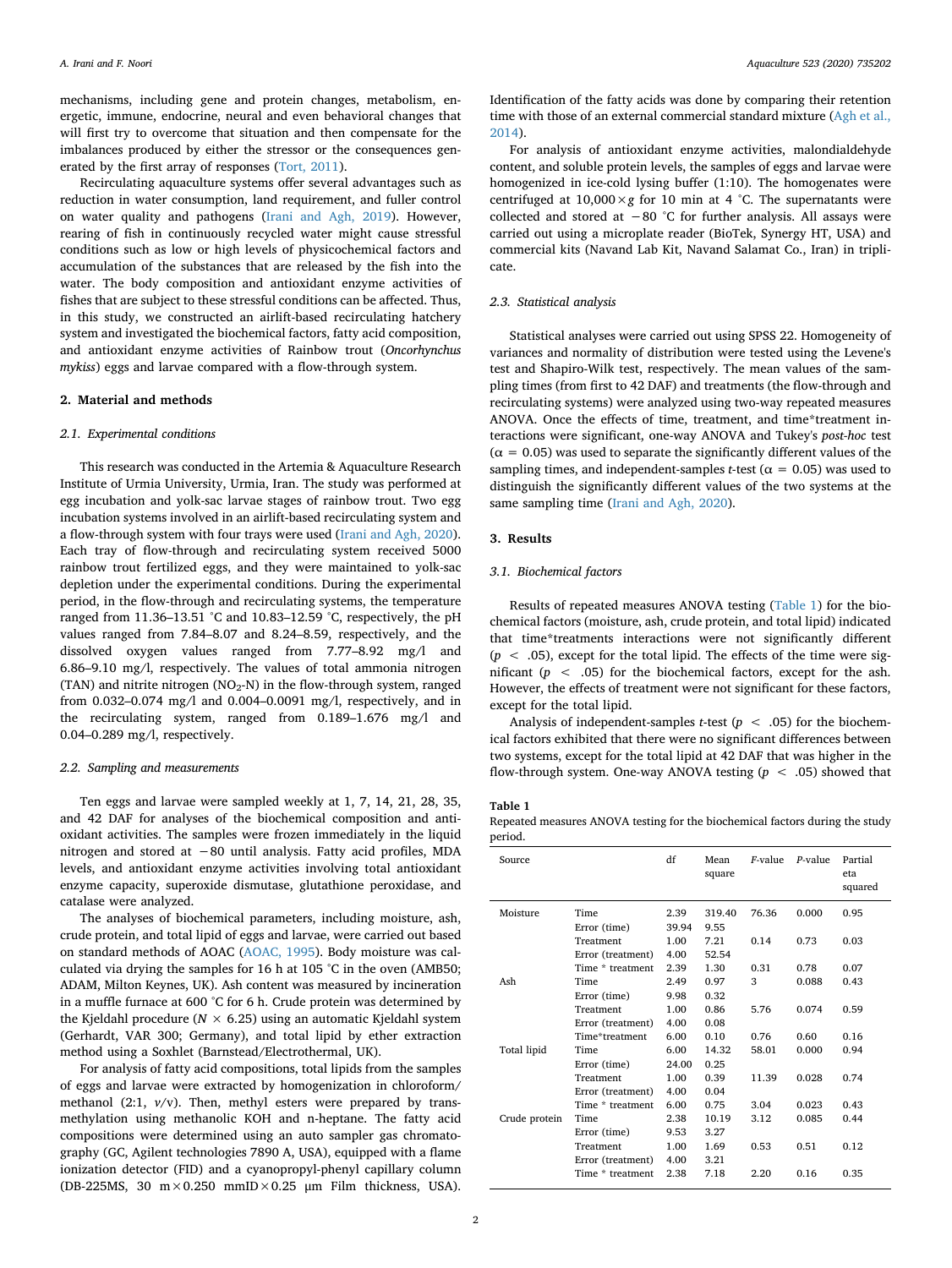<span id="page-2-0"></span>

**Fig. 1.** The values of moisture (A), ash (B), total lipid (C), and crude protein (D) of rainbow trout eggs and larvae in the flow-through (FT) and recirculating (RAS) systems. Different letters (small letters for the FT and capital letters for the RAS) indicate significant differences amongst the sampling times (one-way ANOVA,  $\alpha = 0.05$ ) in each system. \* indicates significant differences between the treatments (independent-samples *t*-test,  $\alpha = 0.05$ ) at the same sampling time.

the values of the moisture [\(Fig. 1](#page-2-0)A) and the total lipid ([Fig. 1](#page-2-0)C) during the experimental period had significant differences in both systems, whereas there were no significant differences amongst the values of both ash ([Fig. 1](#page-2-0)B) and total protein [\(Fig. 1](#page-2-0)D).

The values of moisture during the embryonic stage (i.e., at 1, 7, 14, and 21 DAF) ranged from 65.83–68.60% in the flow-through system, and 65.97–69.93% in the recirculating system, whereas the moisture levels increased to 77.10% and 78.83% at the end of yolk-sac stage, respectively. During the experimental period, the ash values ranged from 8.26–9.03% and 7.92–8.85% in the flow-through and recirculating systems, respectively. The total lipid values in the yolk-sac larvae stage were significantly more than in the embryonic stage at both systems. The values ranged from 13.03–17.40% in the flowthrough system and 13.46–16.39% in the recirculating system. The crude protein values in the flow-through and recirculating systems ranged from 65.32–67.46% and 65.71–68.61%, respectively.

## *3.2. Fatty acid profiles*

The values of total saturated fatty acids (∑SFA) of embryos and larvae ranged from 18.68–19.60% and 18.62–19.91% in the flowthrough and recirculating systems, respectively ([Table 2\)](#page-3-0). There were no significant differences between the two systems and amongst the sampling times in terms of ∑SFA. No significant differences were observed between the experimental systems and during the study period in terms of total monounsaturated fatty acids (∑MUFA). The values in the flow-through and recirculating systems ranged from 45.93–48.24% and 46.56–47.89%, respectively.

The values of C18:2n-6, dominant PUFA-n-6, from the hatching time onwards (i.e., at 28, 35, 42 DAF) were significantly more than the first two weeks in the flow-through system. Conversely, the values of C20:2n-6 at the first two weeks was significantly more than at the last two weeks in this system.

There were no significant differences amongst the sampling times in terms of n-3 series PUFA in the flow-through system, whereas in the recirculating system, the values of C20:3n-3 and C20:5n-3 in the whole yolk-sac larvae stage were significantly lower than at 1 DAF. The values exhibited no differences between the experimental systems.

The values of total poly unsaturated fatty acids (∑PUFA) ranged from 42.51–44.68% in the flow-through system, and from 42.30–44.72% in the recirculating system. There were no significant differences between the systems and amongst the sampling times.

The values of ∑n-3/∑n-6 ratio at the hatching time (i.e., 28 DAF) were significantly lower than at both first and last two weeks in the flow-through system, whereas there were no significant differences in the recirculating system during the study period [\(Table 2](#page-3-0)).

### *3.3. Antioxidant enzymes and AMD*

Results of repeated measures ANOVA testing [\(Table 3](#page-4-0)) for the antioxidant enzyme activities (i.e., total antioxidant capacity, superoxide dismutase, glutathione peroxidase, and catalase) indicated that the activity of these enzymes influenced significantly by time  $(p < .05)$ . The effects of treatment and time\*treatment interactions on the antioxidant enzyme activities and MDA levels were significantly different, except for the SOD, on which effects of treatment were not significant ([Table 3](#page-4-0)).

One-way ANOVA testing  $(p \lt .05)$  showed that there were significant differences amongst the values of total antioxidant capacity ([Fig. 2A](#page-5-0)), superoxide dismutase ([Fig. 2B](#page-5-0)), glutathione peroxidase ([Fig. 2](#page-5-0)C), and catalase [\(Fig. 2D](#page-5-0)) in terms of the sampling time. The peak level of TAC in both flow-through (41.71 nmol/mg protein) and recirculating (64.64 nmol/mg protein) systems was observed at 42 DAF, having a significant difference in compare to other sampling times. The TAC values under the recirculating system at 35 and 42 DAF were significantly more than under the flow-through system at the same sampling time (independent sample *t*-test,  $p < .05$ ). Like TAC, the peak levels of the SOD and CAT in both flow-through (73.38 nmol/mg protein and 179.26 nmol/min/mg protein, respectively) and recirculating (94.37 nmol/mg protein and 307.81 nmol/min/mg protein, respectively) systems occurred at 42 DAF, having significant differences compared with other sampling times. The SOD and CAT values increased from the hatching time onwards, and the values at 42 DAF in the recirculating system were significantly more than in the flowthrough system. The peak level of GPX in the flow-through system (30.80 nmol/min/mg protein) was observed at 42 DAF that showed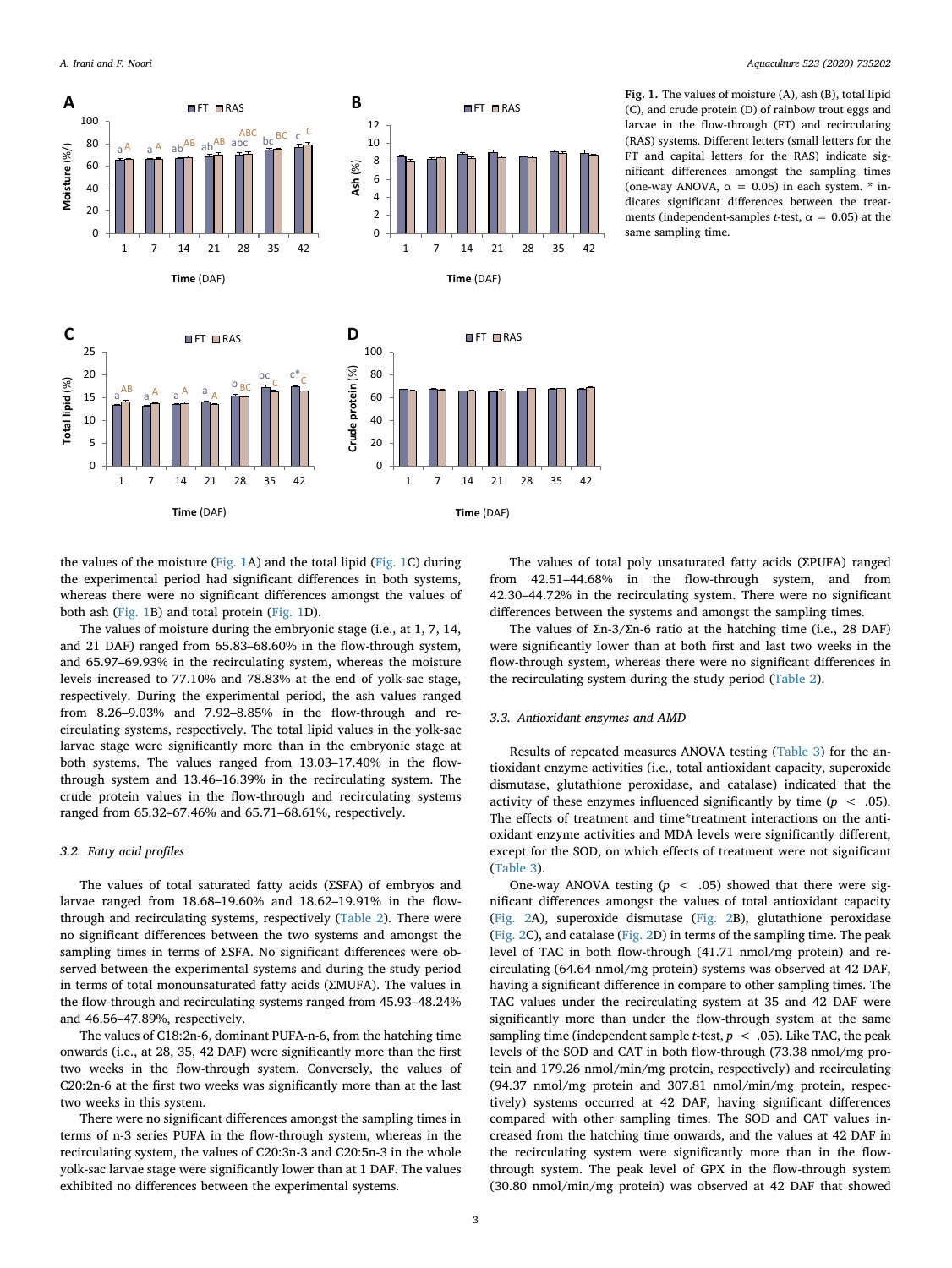#### <span id="page-3-0"></span>**Table 2**

| Fatty acid                 |             | $\mathbf{1}$                 | 7                            | 14                          | 21                            | 28                           | 35                            | 42                      |
|----------------------------|-------------|------------------------------|------------------------------|-----------------------------|-------------------------------|------------------------------|-------------------------------|-------------------------|
| C14:0                      | FT          | $0.34 \pm 0.02^*$            | $0.34 \pm 0.01$              | $0.34 \pm 0.01$             | $0.36 \pm 0.01$               | $0.32 \pm 0.01$              | $0.32 \pm 0.01$               | $0.34 \pm 0.02$         |
|                            | <b>RAS</b>  | $0.31 \pm 0.04$              | $0.36 \pm 0.01$              | $0.32 \pm 0.01$             | $0.36 \pm 0.01$               | $0.36 \pm 0.01$              | $0.35 \pm 0.01$               | $0.33 \pm 0.01$         |
| C16:0                      | FT          | $12.75 \pm 0.10$             | $12.37 \pm 0.19$             | $12.25 \pm 0.19$            | $12.73 \pm 0.10$              | $12.11 \pm 0.06$             | $12.82 \pm 0.20$              | $12.93 \pm 0.72$        |
|                            | <b>RAS</b>  | $11.87 \pm 0.47^{\circ}$     | $12.12 \pm 0.12^{ab}$        | $12.56 \pm 0.10^{ab}$       | $12.95 \pm 0.01^{ab}$         | $12.80 \pm 0.26^{ab}$        | $13.33 \pm 0.50^{\rm b}$      | $12.63 \pm 0.15^{ab}$   |
| C18:0                      | FT          | 6.51 $\pm$ 0.05 <sup>b</sup> | 6.49 $\pm$ 0.11 <sup>b</sup> | $6.10 \pm 0.13^{ab}$        | 6.34 $\pm$ 0.05 <sup>ab</sup> | $6.27 \pm 0.29^{ab}$         | 5.77 $\pm$ 0.07 <sup>ab</sup> | $5.63 \pm 0.31^a$       |
|                            | <b>RAS</b>  | $6.47 \pm 0.08$              | $6.17 \pm 0.04$              | $5.74 \pm 0.48$             | $5.61 \pm 0.50$               | $6.34 \pm 0.12$              | $6.23 \pm 0.10^*$             | $5.74 \pm 0.01$         |
| ΣSFA                       | FT          | $19.60 \pm 0.06$             | $19.20 \pm 0.11$             | $18.68 \pm 0.17$            | $19.43 \pm 0.15$              | $18.69 \pm 0.22$             | $18.92 \pm 0.28$              | $18.90 \pm 0.28$        |
|                            | <b>RAS</b>  | $18.65 \pm 0.42$             | $18.65 \pm 0.09$             | $18.62 \pm 0.57$            | $18.92 \pm 0.50$              | $19.49 \pm 0.35$             | $19.91 \pm 0.60$              | $18.70 \pm 0.14$        |
| $C16:1n-7$                 | FT          | $2.33 \pm 0.06$              | $2.40 \pm 0.03$              | $2.43 \pm 0.03$             | $2.52 \pm 0.01$               | $2.30 \pm 0.09$              | $2.45 \pm 0.01$               | $2.50 \pm 0.05$         |
|                            | <b>RAS</b>  | $2.02 \pm 0.27$              | $2.41 \pm 0.05$              | $2.28 \pm 0.15$             | $2.52 \pm 0.02$               | $2.62 \pm 0.06$              | $2.59 \pm 0.05$               | $2.46 \pm 0.04$         |
| $C18:1n-9$                 | FT          | $21.17 \pm 0.34$             | $22.10 \pm 0.21$             | $22.62 \pm 0.42$            | $22.95 \pm 0.20$              | $23.27 \pm 0.34$             | $22.03 \pm 0.43$              | $21.14 \pm 2.21$        |
|                            | <b>RAS</b>  | $22.27 \pm 0.54$             | $22.76 \pm 0.54$             | $22.92 \pm 0.36$            | $22.98 \pm 0.27$              | $22.02 \pm 0.83$             | $21.01 \pm 0.26$              | $22.82 \pm 0.07$        |
| $C18:1n-7$                 | FT          | $2.44 \pm 0.06$              | $2.37 \pm 0.03$              | $2.47 \pm 0.07$             | $2.44 \pm 0.02$               | $2.49 \pm 0.03$              | $2.54 \pm 0.06$               | $2.67 \pm 0.17$         |
|                            | <b>RAS</b>  | $2.46 \pm 0.06$              | $2.66 \pm 0.06$              | $2.68 \pm 0.14$             | $2.48 \pm 0.01$               | $2.61 \pm 0.11$              | $2.46 \pm 0.13$               | $2.31 \pm 0.23$         |
| $C20:1n-9$                 | FT          | $1.04 \pm 0.01^{\text{cd}}$  | $1.10 \pm 0.03^d$            | $0.96 \pm 0.01^{\rm bc}$    | $0.91 \pm 0.02^b$             | $0.86 \pm 0.05^{\rm b}$      | $0.73 \pm 0.01^a$             | $0.72 \pm 0.01^a$       |
|                            | <b>RAS</b>  | $1.16 \pm 0.06^d$            | $1.09 \pm 0.01^{\text{cd}}$  | $1.05 \pm 0.05^{\text{cd}}$ | $1.01 \pm 0.01^{bc}$          | $0.87 \pm 0.02^{ab}$         | $0.81 \pm 0.02^a$             | $0.75 \pm 0.02^{\circ}$ |
| ΣMUFA                      | FT          | $46.58 \pm 0.41$             | $47.21 \pm 0.28$             | $47.15 \pm 0.45$            | $48.24 \pm 0.02$              | $47.63 \pm 0.21$             | $46.67 \pm 0.66$              | $45.93 \pm 3.13$        |
|                            | <b>RAS</b>  | $46.56 \pm 0.37$             | 47.57 $\pm$ 0.86             | 47.55 $\pm$ 0.24            | $47.89 \pm 0.21$              | $47.62 \pm 0.48$             | $46.78 \pm 0.61$              | $47.05 \pm 0.45$        |
| $C18:2n-6$                 | $_{\rm FT}$ | $15.29 \pm 0.02^a$           | $15.26 \pm 0.26^a$           | $16.01 \pm 0.10^{ab}$       | $15.67 \pm 0.08^{ab}$         | $16.28 \pm 0.04^b$           | $16.15 \pm 0.04^b$            | $16.44 \pm 0.30^b$      |
|                            | <b>RAS</b>  | $15.51 \pm 0.20$             | $16.05 \pm 0.41$             | $16.71 \pm 0.27$            | $15.53 \pm 0.24$              | $15.56 \pm 0.13$             | $16.26 \pm 0.53$              | $16.59 \pm 0.18$        |
| $C20:2n-6$                 | ${\rm FT}$  | $1.86 \pm 0.04^{cd}$         | $1.94 \pm 0.02^d$            | $1.79 \pm 0.07^{bcd}$       | $1.72 \pm 0.03^{\text{abc}}$  | $1.67 \pm 0.01^{\text{abc}}$ | $1.59 \pm 0.06^{ab}$          | $1.52 \pm 0.01^a$       |
|                            | <b>RAS</b>  | $2.06 \pm 0.12^b$            | $1.92 \pm 0.08^{ab}$         | $1.82 \pm 0.10^{ab}$        | $1.77 \pm 0.01^{ab}$          | $1.71 \pm 0.04^a$            | $1.63 \pm 0.03^a$             | $1.63 \pm 0.03^{a_*}$   |
| $C20:4n-6$                 | FT          | $8.73 \pm 0.25$              | $8.56 \pm 0.15$              | $8.28 \pm 0.13$             | $8.20 \pm 0.05$               | $8.59 \pm 0.26$              | $8.68 \pm 0.18$               | $8.46 \pm 0.18$         |
| $\Sigma$ n-6 PUFA          | <b>RAS</b>  | $9.06 \pm 0.44$              | $8.52 \pm 0.10$              | $8.78 \pm 0.26$             | 8.39 $\pm$ 0.07               | $8.48 \pm 0.29$              | $8.83 \pm 0.05$               | $8.42 \pm 0.08$         |
|                            | FT          | $25.88 \pm 0.20$             | $25.76 \pm 0.09$             | $26.07 \pm 0.26$            | $25.56 \pm 0.07$              | $26.54 \pm 0.23$             | $26.27 \pm 0.32$              | $26.41 \pm 0.49$        |
|                            | RAS         | $26.64 \pm 0.74$             | $26.50 \pm 0.31$             | $27.31 \pm 0.44$            | $25.69 \pm 0.32$              | $25.74 \pm 0.20$             | $26.71 \pm 0.51$              | $26.64 \pm 0.28$        |
| $C18:3n-3$                 | $_{\rm FT}$ | $1.29 \pm 0.06$              | $1.30 \pm 0.06$              | $1.30 \pm 0.01$             | $1.29 \pm 0.01$               | $130 \pm 0.02$               | $1.30 \pm 0.01$               | $1.38 \pm 0.04$         |
|                            | <b>RAS</b>  | $1.28 \pm 0.03$              | $1.32 \pm 0.04$              | $1.34 \pm 0.02$             | $1.27 \pm 0.03$               | $1.28 \pm 0.01$              | $1.34 \pm 0.05$               | $1.34 \pm 0.02$         |
| C20:3n-3                   | ${\rm FT}$  | $0.09 \pm 0.004$             | $0.10 \pm 0.003$             | $0.09 \pm 0.013$            | $0.09 \pm 0.014$              | $0.08 \pm 0.004$             | $0.08 \pm 0.009$              | $0.08 \pm 0.004*$       |
|                            | <b>RAS</b>  | $0.10 \pm 0.011^b$           | $0.10 \pm 0.008^b$           | $0.08 \pm 0.010^{ab}$       | $0.08 \pm 0.010^{ab}$         | $0.05 \pm 0.015^{ab}$        | $0.06 \pm 0.003^{ab}$         | $0.05 \pm 0.003^a$      |
| $C20:5n-3$                 | FT          | $1.56 \pm 0.02$              | $1.48 \pm 0.02$              | $1.49 \pm 0.01$             | $1.43 \pm 0.01$               | $1.50 \pm 0.05$              | $1.46 \pm 0.02$               | $1.46 \pm 0.07$         |
|                            | <b>RAS</b>  | $1.60 \pm 0.08^b$            | $1.49 \pm 0.01^{ab}$         | $1.46 \pm 0.01^{ab}$        | $1.44 \pm 0.01^{ab}$          | $1.45 \pm 0.04^{ab}$         | $1.39 \pm 0.01^a$             | $1.38 \pm 0.03^a$       |
| $C22:6n-3$                 | FT          | $15.14 \pm 0.20$             | $14.73 \pm 0.22$             | $14.35 \pm 0.03$            | $14.14 \pm 0.15$              | $14.11 \pm 0.07$             | $15.30 \pm 0.42$              | $15.34 \pm 0.45$        |
|                            | <b>RAS</b>  | $15.10 \pm 0.85$             | $14.22 \pm 0.77$             | $14.11 \pm 0.05$            | $13.81 \pm 0.32$              | $14.29 \pm 0.49$             | $14.82 \pm 0.44$              | $14.74 \pm 0.12$        |
| $\Sigma$ n-3 PUFA          | FT          | $18.09 \pm 0.16$             | $17.61 \pm 0.18$             | $17.23 \pm 0.03$            | $16.96 \pm 0.17$              | $16.98 \pm 0.11$             | $18.11 \pm 0.44$              | $18.27 \pm 0.55$        |
|                            | <b>RAS</b>  | $18.08 \pm 0.91$             | $17.13 \pm 0.73$             | $16.98 \pm 0.07$            | $16.61 \pm 0.28$              | $17.08 \pm 0.53$             | $17.63 \pm 0.41$              | $17.52 \pm 0.17$        |
| <b>ΣPUFA</b>               | FT          | 43.97 $\pm$ 0.35             | 43.37 $\pm$ 0.09             | $43.31 \pm 0.29$            | $42.51 \pm 0.10$              | $43.52 \pm 0.34$             | 44.38 $\pm$ 0.76              | 44.68 $\pm$ 1.04        |
| $\Sigma$ n-3/ $\Sigma$ n-6 | <b>RAS</b>  | $44.72 \pm 1.64$             | $43.63 \pm 0.44$             | 44.29 $\pm$ 0.37            | 42.30 $\pm$ 0.04              | $42.83 \pm 0.73$             | $44.34 \pm 0.11$              | 44.15 $\pm$ 0.45        |
|                            | FT          | $0.70 \pm 0.001^b$           | $0.68 \pm 0.009^{\rm bc}$    | $0.66 \pm 0.008^{ab}$       | $0.66 \pm 0.006^{ab}$         | $0.64 \pm 0.002^a$           | $0.69 \pm 0.009^{bc}$         | $0.69 \pm 0.008^{bc}$   |
| ΣSAT/ΣUNSAT                | <b>RAS</b>  | $0.68 \pm 0.016$             | $0.65 \pm 0.035$             | $0.62 \pm 0.013$            | $0.65 \pm 0.019$              | $0.66 \pm 0.016$             | $0.66 \pm 0.028$              | $0.65 \pm 0.001$        |
|                            | FT          | $0.22 \pm 0.001$             | $0.21 \pm 0.001$             | $0.21 \pm 0.002$            | $0.21 \pm 0.002$              | $0.21 \pm 0.002$             | $0.21 \pm 0.003$              | $0.21 \pm 0.002$        |
|                            | RAS         | $0.21 \pm 0.008$             | $0.20 \pm 0.001$             | $0.20 \pm 0.005$            | $0.21 \pm 0.005$              | $0.22 \pm 0.003$             | $0.22 \pm 0.005$              | $0.21 \pm 0.002$        |

Different letters in each row indicate significant differences (one-way ANOVA,  $\alpha = 0.05$ ).

<span id="page-3-1"></span>Indicates significant differences between the treatments (independent-samples *t*-test,  $α = 0.05$ ) at the same sampling time.

significant differences compared with the other sampling times, except 35 DAF. In the recirculating system, the peak level occurred at 14 DAF (16.18 nmol/min/mg protein), the values decreased afterwards and then increased slightly again at 42 DAF.

The values of MDA in the recirculating system exhibited no significant differences during the experimental period, whereas in the flow-through system, the differences of values were significant. The peak level in this system, occurred at 7 DAF (38.01 nmol/mg protein), showing significant differences compared with 1, 35, and 42 DAF. In addition, there were significant differences between the systems in terms of the MDA values at 7, 14, and 21 DAF ([Fig. 2](#page-5-0)F).

## **4. Discussion**

Recirculating aquaculture systems in spite of many advantages ([Irani and Agh, 2019\)](#page-6-6) may cause stressful conditions such as fluctuations in the levels of dissolved oxygen, pH, and nitrogen compounds, by which the immune system of cultured fish can be influenced. ([Kolayli](#page-6-0) [and Keha, 1999](#page-6-0)) reported that the antioxidant capacity in rainbow trout might be related to the physical and chemical characteristics of environment. In their study, the antioxidant activities and MDA levels of rainbow trout were influence by salinity. Dissolved oxygen level in the rearing water plays an important role in adjusting the immune response

([Bowden, 2008](#page-6-10)). Fluctuations in pH levels can make different results in immune response, such as levels of lysozyme and IgM [\(Uribe et al.,](#page-6-2) [2011\)](#page-6-2). Ammonia ranks second after oxygen in importance in water quality assessment. This is so because ammonia is toxic to fish. If it accumulates in rearing water, it hinders ammonia excretion in fish and net uptake of ammonia from the environment occurs. Moreover, increased blood and tissue ammonia levels can damage tissues and, by affecting various physiological processes, increases the generation of reactive oxygen species and activation of the antioxidant enzymes ([Sinha et al., 2014\)](#page-6-3). These conditions can occur in the recirculating systems because of insufficient water purification. Thus, in this research, effects of water reusing on the biochemical compositions and antioxidant enzyme activities of rainbow trout eggs and yolk-sac larvae in an airlift-based recirculating system were investigated and compared to a flow-through system.

The moisture values the yolk-sac larvae were significantly more than of the embryos, this agrees with the findings of [Dayal et al. \(2003\)](#page-6-11). They reported that the dry matter of Asian seabass (*Lates calcarifer*) decreased from the fertilized eggs to the beginning of exogenous feeding. The increasing values of moisture during the early life stages is a normal phenomenon in the freshwater fish, having massive yolk sac, as during the vitellogenesis process, nutrients are deposited into the oocyte in the compressing manner to occupy little space. However,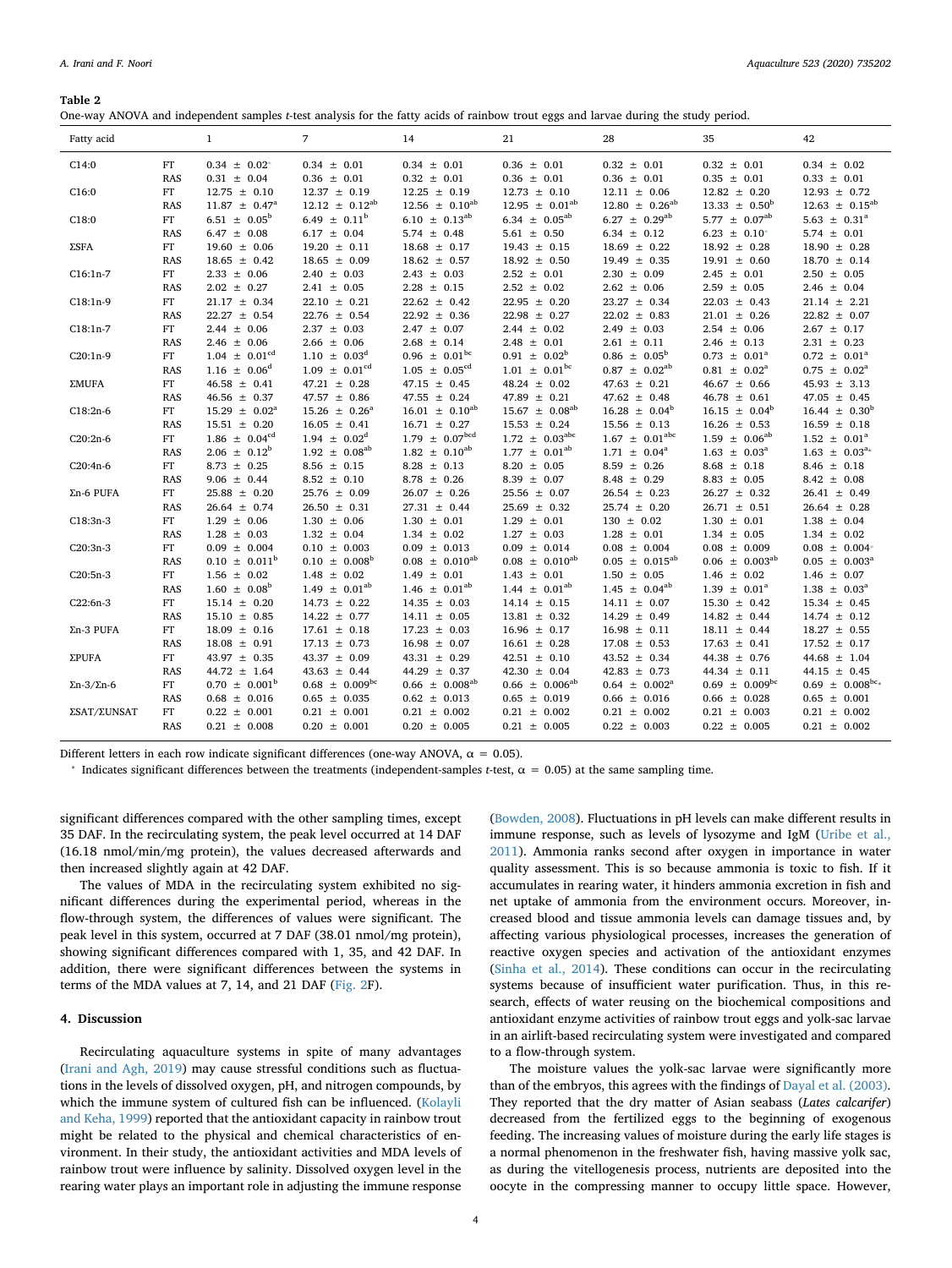#### <span id="page-4-0"></span>**Table 3**

Repeated measures ANOVA testing for the antioxidant enzyme activities and ADM contents during the study period.

| Source     |                   | df           | Mean square | $F$ -value | $P$ -value | Partial eta squared |
|------------|-------------------|--------------|-------------|------------|------------|---------------------|
| <b>TAC</b> | Time              | 3.24         | 2895        | 377        | 0.000      | 0.99                |
|            | Error (time)      | 12.96        | 7.67        |            |            |                     |
|            | Treatment         | $\mathbf{1}$ | 256         | 466        | 0.000      | 0.99                |
|            | Error (treatment) | 4            | 0.55        |            |            |                     |
|            | Time * treatment  | 3.24         | 182         | 23.77      | 0.008      | 0.86                |
| SOD        | Time              | 6            | 3808        | 3188       | 0.000      | 0.99                |
|            | Error (time)      | 24           | 1.20        |            |            |                     |
|            | Treatment         | 1            | 113         | 5.04       | 0.088      | 0.56                |
|            | Error (treatment) | 4            | 22.51       |            |            |                     |
|            | Time * treatment  | 6            | 93.94       | 78.63      | 0.000      | 0.95                |
| <b>GPX</b> | Time              | 6            | 71.55       | 5.73       | 0.001      | 0.59                |
|            | Error (time)      | 24           | 12.48       |            |            |                     |
|            | Treatment         | 1            | 437         | 151        | 0.000      | 0.97                |
|            | Error (treatment) | 4            | 2.90        |            |            |                     |
|            | Time * treatment  | 6            | 97.59       | 7.82       | 0.000      | 0.66                |
| CAT        | Time              | 2.40         | 107,146     | 417        | 0.000      | 0.99                |
|            | Error (time)      | 9.60         | 257         |            |            |                     |
|            | Treatment         | $\mathbf{1}$ | 4414        | 31.47      | 0.005      | 0.89                |
|            | Error (treatment) | 4            | 140         |            |            |                     |
|            | Time * treatment  | 2.40         | 8530        | 33.18      | 0.000      | 0.89                |
| <b>MDA</b> | Time              | 6            | 95.83       | 1.50       | 0.22       | 0.27                |
|            | Error (time)      | 24           | 63.88       |            |            |                     |
|            | Treatment         | $\mathbf{1}$ | 1071        | 36         | 0.004      | 0.90                |
|            | Error (treatment) | 4            | 29.74       |            |            |                     |
|            | Time * treatment  | 6            | 208         | 3.26       | 0.017      | 0.45                |

during the development and growth of the embryos and larvae, based on the endogenous feeding, the yolk sac is depleted gradually, and the body moisture increased to support the routine and healthy activities of several metabolic and catabolic processes. According to this phenomenon, levels of body moisture progressively increased during the study period, as the values in the larvae at 35 DAF were significantly more than in the green eggs (i.e., 1 and 7 DAF), and the values at the end of yolk-soc stage (i.e., 42 DAF) were higher than at both green and eyed eggs.

In the present study, the values of lipid increased from hatching time onwords, while [Dayal et al. \(2003\)](#page-6-11) reported the decreasing values of lipid in the eggs and early larval stage of Asian seabass that might be related to the species-specific differences. In addition, lipid content of larvae reared under the recirculating system was significantly lower than those reared under the flow-throw system, which is more likely due to the stressful conditions caused mainly by accumulation of ammonia during the last two weeks, when the ammonia level in the recirculating system was about 20–24 times more than in the flowthrough system. Lipid content of eggs is vital for the successful embryonic development and larval survival, as lipids are the primary energy source used by fish from larval stage onwards ([Sink et al., 2010](#page-6-12)). Besides, stress increases ATP requirements of fish via inducing a wide range of ATP-consuming processes [\(Tort, 2011](#page-6-4)).

Beside the main nutrition (i.e., carbohydrate, lipid, and protein) that is vital for the production of high-quality eggs and larvae, the optimal fatty acid compositions provide the high chance of success for developing embryos and larvae ([Tocher, 2003](#page-6-13)). In this study, the palmitic acid (C16:0) was the major saturated fatty acid in the samples obtained from the flow-through system (the values ranged from 12.11–12.93%) and the recirculating system (the values ranged from 11.87–13.33%). Similar findings were reported for rainbow trout eggs and larvae [\(Agh et al., 2019;](#page-6-14) [Zengin et al., 2015, 2016\)](#page-6-5), marketable size rainbow trout ([Trbović et al., 2012](#page-6-15)), and channel catfish eggs, *Ictalurus punctatus*, [\(Sink et al., 2010\)](#page-6-12). The dynamics of SFA values remained insignificant during the present study, whereas progressively increased values were reported during the embryonic stage of rainbow trout in the previous studies [\(Agh et al., 2019;](#page-6-14) [Zengin et al., 2015](#page-6-5)).

Although the values of ∑MUFA remained almost unaltered during the study period, the values of gondoic acid (C20:1n-9) in the yolk-sac

larvae (i.e., final two weeks) were significantly lower than in the embryos developed under both flow-through and recirculating systems. Like several previous studies (e.g., [Agh et al., 2019](#page-6-14); [Zengin et al., 2015](#page-6-5)), the dominant MUFA in both systems was oleic acid (C18:1n-9), having the values ranged from 21.14–23.27% and 21.01–22.98%, respectively.

The results of total PUFA-n-6 and total PUFA-n-3 in the flow-through and recirculating systems support the results obtained by [Agh](#page-6-14) [et al. \(2019\)](#page-6-14), while were different from the values reported by [Zengin](#page-6-5) [et al. \(2015, 2016\).](#page-6-5) The linoleic acid (C18:2n-6) and DHA (C22:6n-3) were the dominant fatty acid amongst the PUFA-n-6 and PUFA-n-3, respectively.

In the present study, there were no significant differences in terms of SFA, MUFA, PUFA-n-6, and PUFA-n-3 between the two experimental systems during the study period. Consequently, the designed airliftbased recirculating system had no significant adverse effects on the fatty acid composition of rainbow trout eggs and larvae.

The oxidative stress markers are essential indicators of the physiological state of fish. Superoxide dismutase, catalase, and glutathione peroxidase are considered to be the most important antioxidants ([Sinha](#page-6-3) [et al., 2014\)](#page-6-3). The values of TAC, SOD, CAT, and GPX in both systems were statistically constant during the embryonic stage that could be a consequence of many reasons: First, rainbow trout may not be able to produce these antioxidant enzymes during the embryonic stage, and the low and constant levels of activities might related to the maternallyderived antioxidant enzymes that were transferred from broodstock to eggs before and during the spawning season. As previous studies demonstrated, in many teleosts, including salmonids, hormones and immune factors can be taken up by the oocyte during vitellogenesis, and they play critical role during the early developmental stages, when fish are unable to produce certain enzymes and hormones endogenously ([Taylor et al., 2016\)](#page-6-16).

Second, levels of reactive oxygen species resulted from lipid peroxidation have not been high enough to increase the activation of antioxidant enzymes. This situation, especially was met in the recirculating system that MDA levels were constant and low (ranged from 13.28–17.07 nmol/mg protein) during the embryonic stage compared to the previously reported MDA values in juveniles rainbow trout muscle that was more than 300 nmol/mg protein ([Tkachenko et al.,](#page-6-17) [2014, 2016](#page-6-17)) and in the different tissues of adults *Salmo trutta*, more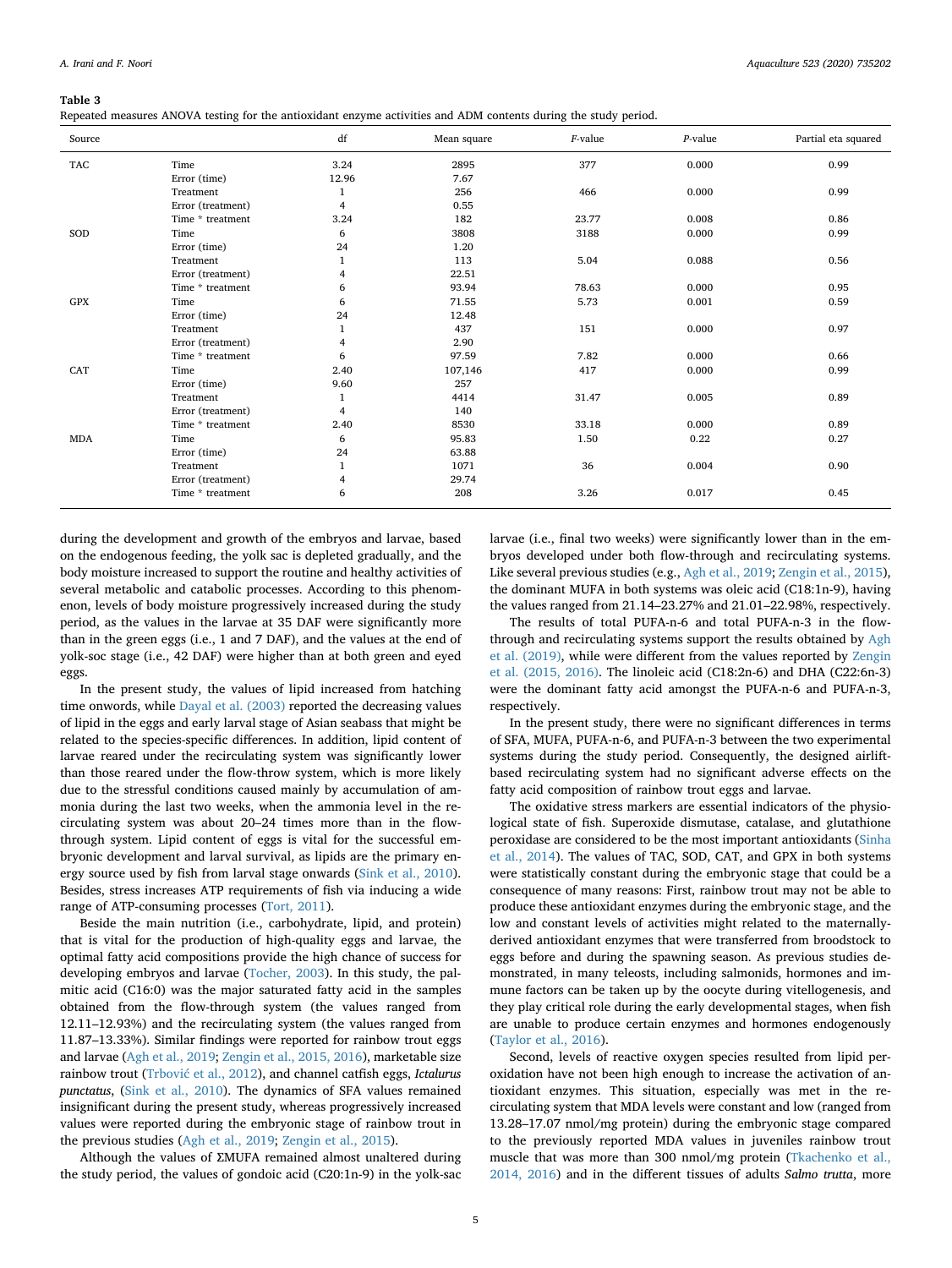<span id="page-5-0"></span>



**Fig. 2.** The values of total antioxidant capacity (A), superoxide dismutase (B), glutathione peroxidase (C), catalase (D), and MDA of rainbow trout eggs and larvae in the flow-through (FT) and recirculating (RAS) systems. Different letters (small letters for the FT and capital letters for the RAS) indicate significant differences amongst the sampling times (one-way ANOVA,  $\alpha = 0.05$ ) in each system. \* indicates significant differences between the treatments (independent-samples *t*-test,  $\alpha$  = 0.05) at the same sampling time.

than 50 μmol/mg protein [\(Kurhalyuk et al., 2009](#page-6-18)).

Third, the considered antioxidant enzymes do not play significant roles during the embryonic stage of rainbow trout. [Sinha et al. \(2014\)](#page-6-3) reported that in response to high environmental ammonia, SOD and CAT activities in the kidney of juveniles rainbow trout remained statistically unaltered and suggested SOD and CAT are not their first defense to counter ammonia-mediated ROS production.

Conversely, activities of all assessed antioxidant enzymes progressively increased from hatching time onwards, with the exception of GPX at the recirculating system that decreased suddenly at the hatching time and then increased. Previous studies revealed that the antioxidant enzyme activities are different in the various fish species [\(Kolayli et al.,](#page-6-19) [1997;](#page-6-19) [Trenzado et al., 2006\)](#page-6-20), in the various tissues of fish [\(Kolayli and](#page-6-0) [Keha, 1999](#page-6-0); [Trenzado et al., 2006\)](#page-6-20), and in the different life stages, especially during the early life stages ([Zengin et al., 2015, 2016](#page-6-5)).

The increased values of the antioxidant enzyme activities after the hatching time in both experimental systems indicate that the endogenous production of these enzymes in rainbow trout begins after the hatching time. The significant differences observed between the two systems during or at the end of the yolk-sac larvae stage might be a

consequence of the elevated ammonia values in the recirculating system (maximum level: 1.676 mg/l) compared to the flow-through system (maximum level: 0.074 mg/l).

### **5. Conclusion**

An airlift-based recirculating system was constructed for rainbow trout larvae production. In the previous paper ([Irani and Agh, 2020\)](#page-6-7) the efficacy of this system were evaluated, and in this study, the effects of water reusing on the biochemical compositions and antioxidant enzyme activities of rainbow trout eggs and yolk-sac larvae investigated. The results indicated that there were no significant differences between the flow-through and airlift-based recirculating systems in terms of biochemical compositions, fatty acid profiles, and antioxidant enzyme activities during the embryonic stage. However, the lipid content and antioxidant enzyme activities of the larvae reared under the recirculating system were significantly different from the larvae reared under the flow-through system, which is more likely due to accumulation of ammonia in the recirculating system. In addition, the constant values of antioxidant enzyme activities in the embryos and the